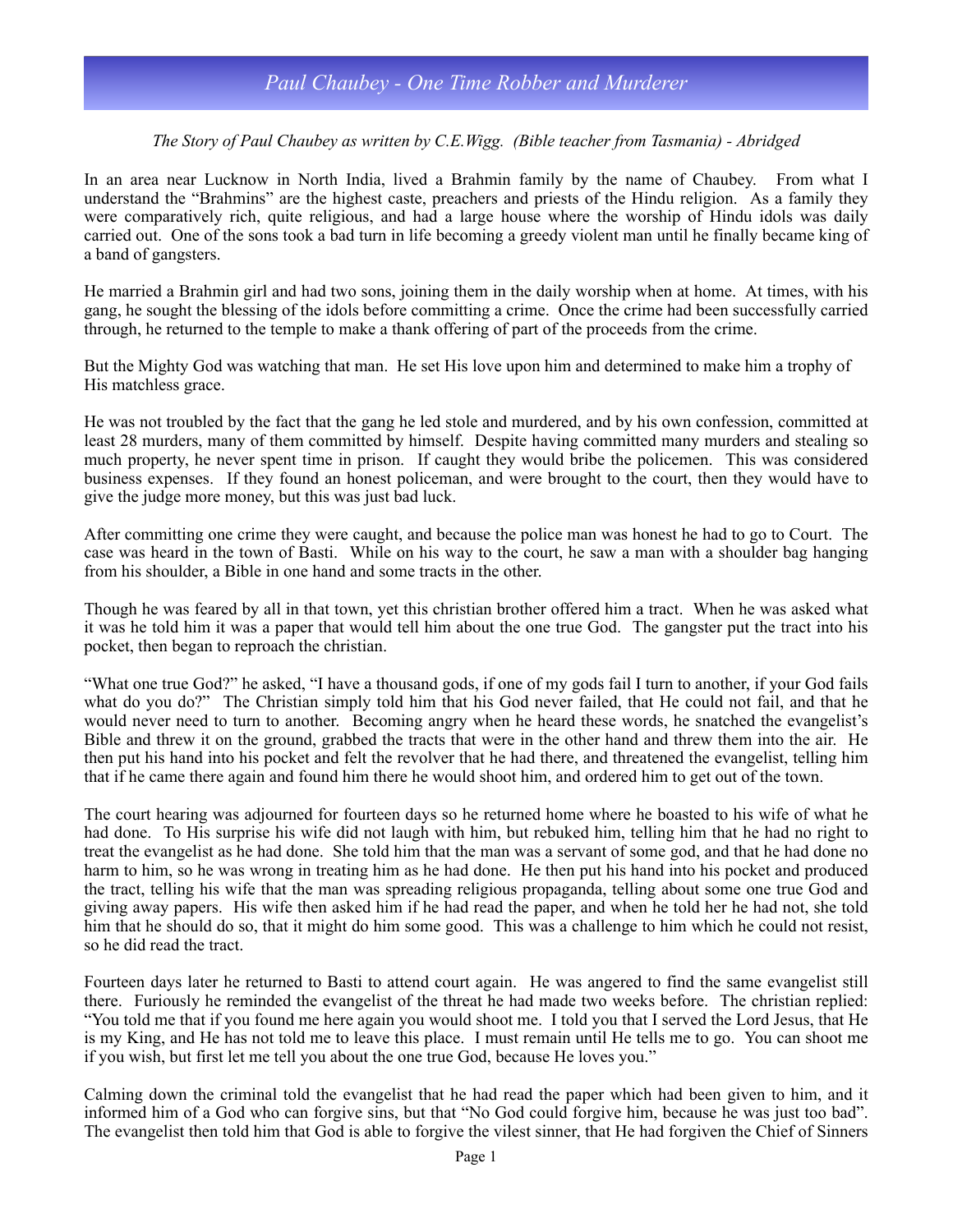## *Paul Chaubey - One Time Robber and Murderer*

who was worse than any criminal, and that God was able to righteously forgive him also. The felon told me in his own words: "I entered that prayer hall at 10:30 in the morning, and when I came out at 4:30 in the afternoon, I came out a new man".

How could this possibly come about? The evangelist shared with him the Gospel of Christ, which "Is the power of God unto salvation, to every one who believes" (Rom. 1:16). There the man learned that there is only one true God and that He is our Creator. He created us for Himself and created us in such a way that we cannot find true peace, satisfaction, or fulfillment, apart from Himself. He learned that though he was a very wicked man, yet he was not alone, for all have sinned, that we all have a sinful nature, and because of this we cannot pay for our own sins, nor can we earn the salvation of God.

However, God loved each one of us because we are His creatures, and so that we might be delivered from the penalty, and punishment due to us because of our sins, He himself became man. His law demanded that as it was man who had sinned, it was man that should pay the penalty, but that it was only a sinless man who could be our substitute. So in wonderful love, He who created man, humbled Himself and became a man. "Christ Jesus came into the world to save sinners" (1 Tim. 1:15).

When he heard all these things the gangster saw himself no longer as a gangster king, but a lost and guilty sinner. He came to the feet of the Lord Jesus in true repentance, put his faith and trust in that risen Savior, and received Him into his heart and life, and at that moment his many sins were forgiven by the blood of the Lord Jesus. He was born again and became a "new creature" in Christ.

Once all this was settled, then it was that he learned why that evangelist was so thin. For fourteen days that dear man had been fasting and praying for the criminal's conversion.

He now returned to his home and asked his wife to make him a cup of tea. She was very surprised and wondered if he had made a mistake, telling him that he never drank tea, he only drank brandy. When he insisted she made the tea for him, and he told her that never in his life had a cup of tea tasted so nice as it did that day. He then asked his wife to come and to watch what he was about to do. He took every bottle of brandy he had and smashed them, that was a thing of the past. Thus he showed that he had really received a new life, he was now in Christ, and the old things were passing away.

However, though he was completely changed, his wife did not like the change. The poojah (a ritual in honour of the gods) ceased. He was now a christian praying to God who was now his Father, and to the Lord Jesus, who was now his Savior.

After a time his wife took their two sons and left him. He found out where she had gone, and then went to see her. He demanded that she hand the boys over to him which she did under pressure.

Now that he was a christian he had a greater problem. He had ruled over a gang and he knew enough about each of them that could make them hang for their crimes. He called them all together, told them what had happened to him, that he had been saved and was a new creature in Christ, that he could not continue with them in a life of sin and crime. He told them that he was a threat to each of them because of what he knew about them, that they could shoot him then and there if they chose. However, he promised that if they allowed him to live, he would never divulge to any living soul the things that he knew about them.

Later he was baptized, and this made the Brahmin community angry. The Lord Jesus asks all those who trust Him as Savior, and confess Him as Lord, to testify to their faith in Him by being baptized to the name of the Father, and of the Son, and of the Holy Spirit. This is done by their being immersed in water, thus identify themselves with Him in His death, burial, and resurrection.

In Hindu circles this public act of faith and obedience often provokes great opposition and hostility. Hindus do not object to one believing in any god, or in no god, so to them to believe in Jesus is just believing in one more god. However, if one is baptized, it means that the person has broken caste and thus are outcaste, and this makes